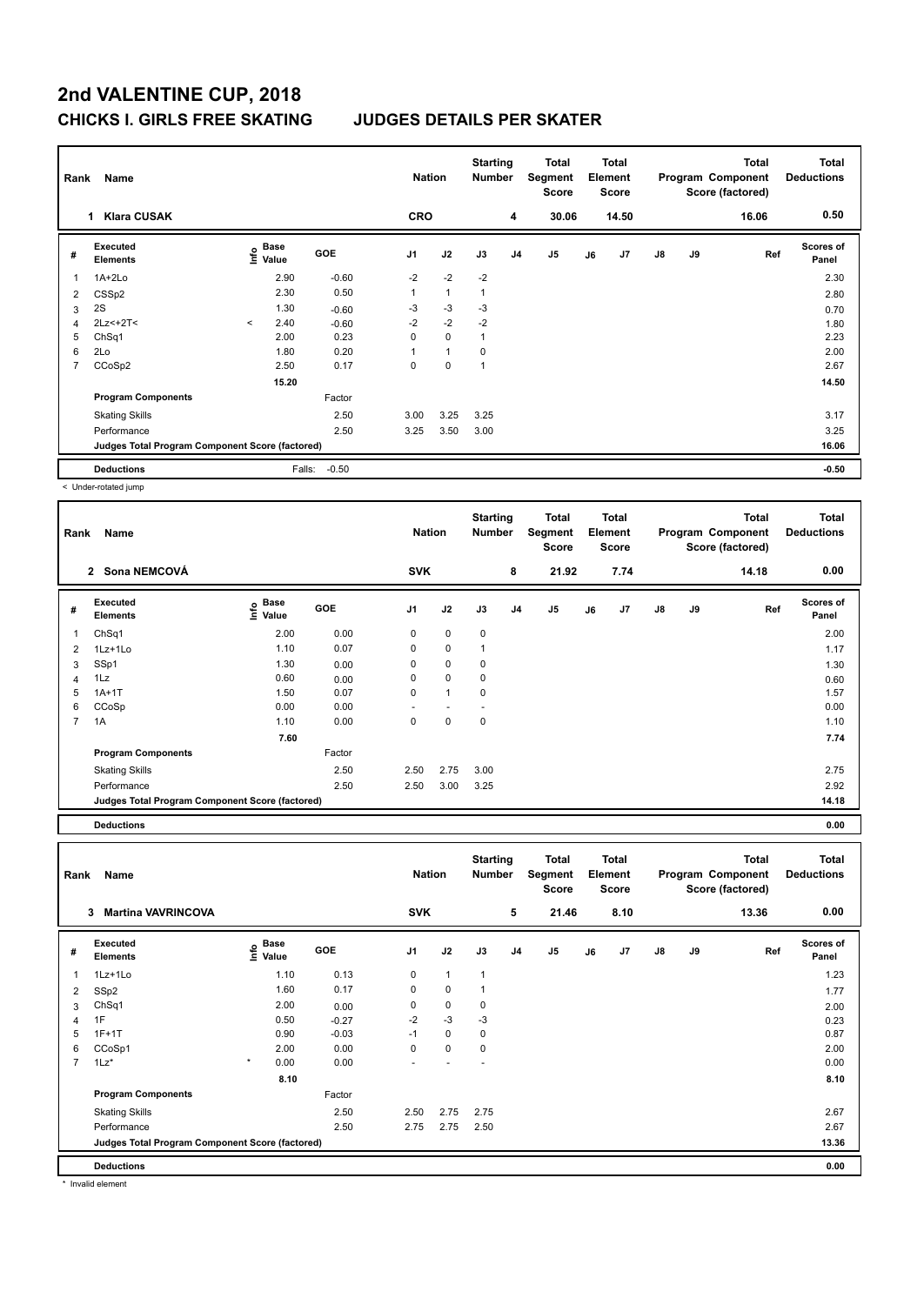## **2nd VALENTINE CUP, 2018 CHICKS I. GIRLS FREE SKATING JUDGES DETAILS PER SKATER**

| Name<br>Rank |                                                 |    |               |            |                | <b>Nation</b> |      | <b>Starting</b><br><b>Number</b> | <b>Total</b><br>Segment<br><b>Score</b> | <b>Total</b><br>Element<br><b>Score</b> |      |               |    | <b>Total</b><br>Program Component<br>Score (factored) | <b>Total</b><br><b>Deductions</b> |
|--------------|-------------------------------------------------|----|---------------|------------|----------------|---------------|------|----------------------------------|-----------------------------------------|-----------------------------------------|------|---------------|----|-------------------------------------------------------|-----------------------------------|
|              | 4 Réka GYÖNGYÖSI                                |    |               |            | <b>PSE</b>     |               |      | 1                                | 19.72                                   |                                         | 7.64 |               |    | 12.08                                                 | 0.00                              |
| #            | Executed<br><b>Elements</b>                     | ۴ů | Base<br>Value | <b>GOE</b> | J <sub>1</sub> | J2            | J3   | J <sub>4</sub>                   | J <sub>5</sub>                          | J6                                      | J7   | $\mathsf{J}8$ | J9 | Ref                                                   | <b>Scores of</b><br>Panel         |
|              | 2S<<                                            | << | 0.40          | $-0.30$    | -3             | $-3$          | $-3$ |                                  |                                         |                                         |      |               |    |                                                       | 0.10                              |
| 2            | $1A+1Lo$                                        |    | 1.60          | $-0.53$    | $-2$           | $-3$          | $-3$ |                                  |                                         |                                         |      |               |    |                                                       | 1.07                              |
| 3            | 2T<<                                            | << | 0.40          | $-0.20$    | $-2$           | $-2$          | $-2$ |                                  |                                         |                                         |      |               |    |                                                       | 0.20                              |
| 4            | 2S<<+1A+SEQ                                     | << | 1.20          | $-0.40$    | $-2$           | $-2$          | $-2$ |                                  |                                         |                                         |      |               |    |                                                       | 0.80                              |
| 5            | SSp2                                            |    | 1.60          | 0.00       | 0              | $\mathbf 0$   | 0    |                                  |                                         |                                         |      |               |    |                                                       | 1.60                              |
| 6            | ChSq1                                           |    | 2.00          | 0.00       | 0              | $\mathbf 0$   | 0    |                                  |                                         |                                         |      |               |    |                                                       | 2.00                              |
| 7            | CCoSpB                                          |    | 1.70          | 0.17       | 0              | $\mathbf 0$   |      |                                  |                                         |                                         |      |               |    |                                                       | 1.87                              |
|              |                                                 |    | 8.90          |            |                |               |      |                                  |                                         |                                         |      |               |    |                                                       | 7.64                              |
|              | <b>Program Components</b>                       |    |               | Factor     |                |               |      |                                  |                                         |                                         |      |               |    |                                                       |                                   |
|              | <b>Skating Skills</b>                           |    |               | 2.50       | 2.25           | 2.25          | 2.50 |                                  |                                         |                                         |      |               |    |                                                       | 2.33                              |
|              | Performance                                     |    |               | 2.50       | 2.50           | 2.50          | 2.50 |                                  |                                         |                                         |      |               |    |                                                       | 2.50                              |
|              | Judges Total Program Component Score (factored) |    |               |            |                |               |      |                                  |                                         |                                         |      |               |    |                                                       | 12.08                             |
|              | <b>Deductions</b>                               |    |               |            |                |               |      |                                  |                                         |                                         |      |               |    |                                                       | 0.00                              |

<< Downgraded jump

| Rank           | Name                                            |                       |         | <b>Nation</b>  |              | <b>Starting</b><br><b>Number</b> |                | Total<br>Segment<br>Score |    | <b>Total</b><br>Element<br><b>Score</b> |               |    | <b>Total</b><br>Program Component<br>Score (factored) | <b>Total</b><br><b>Deductions</b> |
|----------------|-------------------------------------------------|-----------------------|---------|----------------|--------------|----------------------------------|----------------|---------------------------|----|-----------------------------------------|---------------|----|-------------------------------------------------------|-----------------------------------|
|                | 5 Laura MIKLOVICZ                               |                       |         | <b>SPO</b>     |              |                                  | 3              | 19.27                     |    | 6.64                                    |               |    | 13.13                                                 | 0.50                              |
| #              | Executed<br><b>Elements</b>                     | Base<br>lnfo<br>Value | GOE     | J <sub>1</sub> | J2           | J3                               | J <sub>4</sub> | J <sub>5</sub>            | J6 | J7                                      | $\mathsf{J}8$ | J9 | Ref                                                   | <b>Scores of</b><br>Panel         |
| 1              | A+1Lo                                           | 0.50                  | 0.00    | 0              | $\mathbf 0$  | $\mathbf 0$                      |                |                           |    |                                         |               |    |                                                       | 0.50                              |
| 2              | $1Lz+1T$                                        | 1.00                  | 0.07    | 0              | 0            |                                  |                |                           |    |                                         |               |    |                                                       | 1.07                              |
| 3              | <b>CUSpB</b>                                    | 1.50                  | 0.00    | 0              | 0            | 0                                |                |                           |    |                                         |               |    |                                                       | 1.50                              |
| 4              | ChSq1                                           | 2.00                  | 0.47    | 0              | $\mathbf{1}$ |                                  |                |                           |    |                                         |               |    |                                                       | 2.47                              |
| 5              | 1Lz                                             | 0.60                  | 0.00    | 0              | 0            | 0                                |                |                           |    |                                         |               |    |                                                       | 0.60                              |
| 6              | 1F                                              | 0.50                  | 0.00    | 0              | $\mathbf 0$  | 0                                |                |                           |    |                                         |               |    |                                                       | 0.50                              |
| $\overline{7}$ | CoSp                                            | 0.00                  | 0.00    |                |              |                                  |                |                           |    |                                         |               |    |                                                       | 0.00                              |
|                |                                                 | 6.10                  |         |                |              |                                  |                |                           |    |                                         |               |    |                                                       | 6.64                              |
|                | <b>Program Components</b>                       |                       | Factor  |                |              |                                  |                |                           |    |                                         |               |    |                                                       |                                   |
|                | <b>Skating Skills</b>                           |                       | 2.50    | 2.75           | 2.75         | 2.75                             |                |                           |    |                                         |               |    |                                                       | 2.75                              |
|                | Performance                                     |                       | 2.50    | 2.50           | 2.50         | 2.50                             |                |                           |    |                                         |               |    |                                                       | 2.50                              |
|                | Judges Total Program Component Score (factored) |                       |         |                |              |                                  |                |                           |    |                                         |               |    |                                                       | 13.13                             |
|                | <b>Deductions</b>                               | Falls:                | $-0.50$ |                |              |                                  |                |                           |    |                                         |               |    |                                                       | $-0.50$                           |

| Name<br>Rank |                                                 |  |                                  |            | <b>Nation</b> |                          | <b>Starting</b><br><b>Number</b> |    | Total<br>Segment<br><b>Score</b> | Total<br>Element<br><b>Score</b> |                |               |    | <b>Total</b><br>Program Component<br>Score (factored) | Total<br><b>Deductions</b> |
|--------------|-------------------------------------------------|--|----------------------------------|------------|---------------|--------------------------|----------------------------------|----|----------------------------------|----------------------------------|----------------|---------------|----|-------------------------------------------------------|----------------------------|
|              | <b>Dorina SZIGETI</b><br>6                      |  |                                  |            | <b>ICT</b>    |                          |                                  | 6  | 18.05                            |                                  | 5.55           |               |    | 12.50                                                 | 0.00                       |
| #            | <b>Executed</b><br><b>Elements</b>              |  | <b>Base</b><br>o Base<br>⊆ Value | <b>GOE</b> | J1            | J2                       | J3                               | J4 | J5                               | J6                               | J <sub>7</sub> | $\mathsf{J}8$ | J9 | Ref                                                   | <b>Scores of</b><br>Panel  |
| 1            | $1A+1T$                                         |  | 1.50                             | 0.00       | 0             | $\mathbf 0$              | 0                                |    |                                  |                                  |                |               |    |                                                       | 1.50                       |
| 2            | <b>CUSpB</b>                                    |  | 1.50                             | 0.00       | 0             | $\pmb{0}$                | 0                                |    |                                  |                                  |                |               |    |                                                       | 1.50                       |
| 3            | 1Lz+1A+SEQ                                      |  | 1.36                             | $-0.27$    | $-1$          | $-1$                     | $-2$                             |    |                                  |                                  |                |               |    |                                                       | 1.09                       |
| 4            | 2S                                              |  | 1.30                             | $-0.27$    | 0             | $-2$                     | $-2$                             |    |                                  |                                  |                |               |    |                                                       | 1.03                       |
| 5            | 1Lz                                             |  | 0.60                             | $-0.17$    | $-1$          | $-2$                     | $-2$                             |    |                                  |                                  |                |               |    |                                                       | 0.43                       |
| 6            | ChSq                                            |  | 0.00                             | 0.00       | ٠             | $\overline{\phantom{a}}$ | $\overline{\phantom{a}}$         |    |                                  |                                  |                |               |    |                                                       | 0.00                       |
| 7            | CCoSp                                           |  | 0.00                             | 0.00       |               |                          |                                  |    |                                  |                                  |                |               |    |                                                       | 0.00                       |
|              |                                                 |  | 6.26                             |            |               |                          |                                  |    |                                  |                                  |                |               |    |                                                       | 5.55                       |
|              | <b>Program Components</b>                       |  |                                  | Factor     |               |                          |                                  |    |                                  |                                  |                |               |    |                                                       |                            |
|              | <b>Skating Skills</b>                           |  |                                  | 2.50       | 3.00          | 2.50                     | 2.00                             |    |                                  |                                  |                |               |    |                                                       | 2.50                       |
|              | Performance                                     |  |                                  | 2.50       | 3.00          | 2.50                     | 2.00                             |    |                                  |                                  |                |               |    |                                                       | 2.50                       |
|              | Judges Total Program Component Score (factored) |  |                                  |            |               |                          |                                  |    |                                  |                                  |                |               |    |                                                       | 12.50                      |
|              | <b>Deductions</b>                               |  |                                  |            |               |                          |                                  |    |                                  |                                  |                |               |    |                                                       | 0.00                       |

! Not clear edge